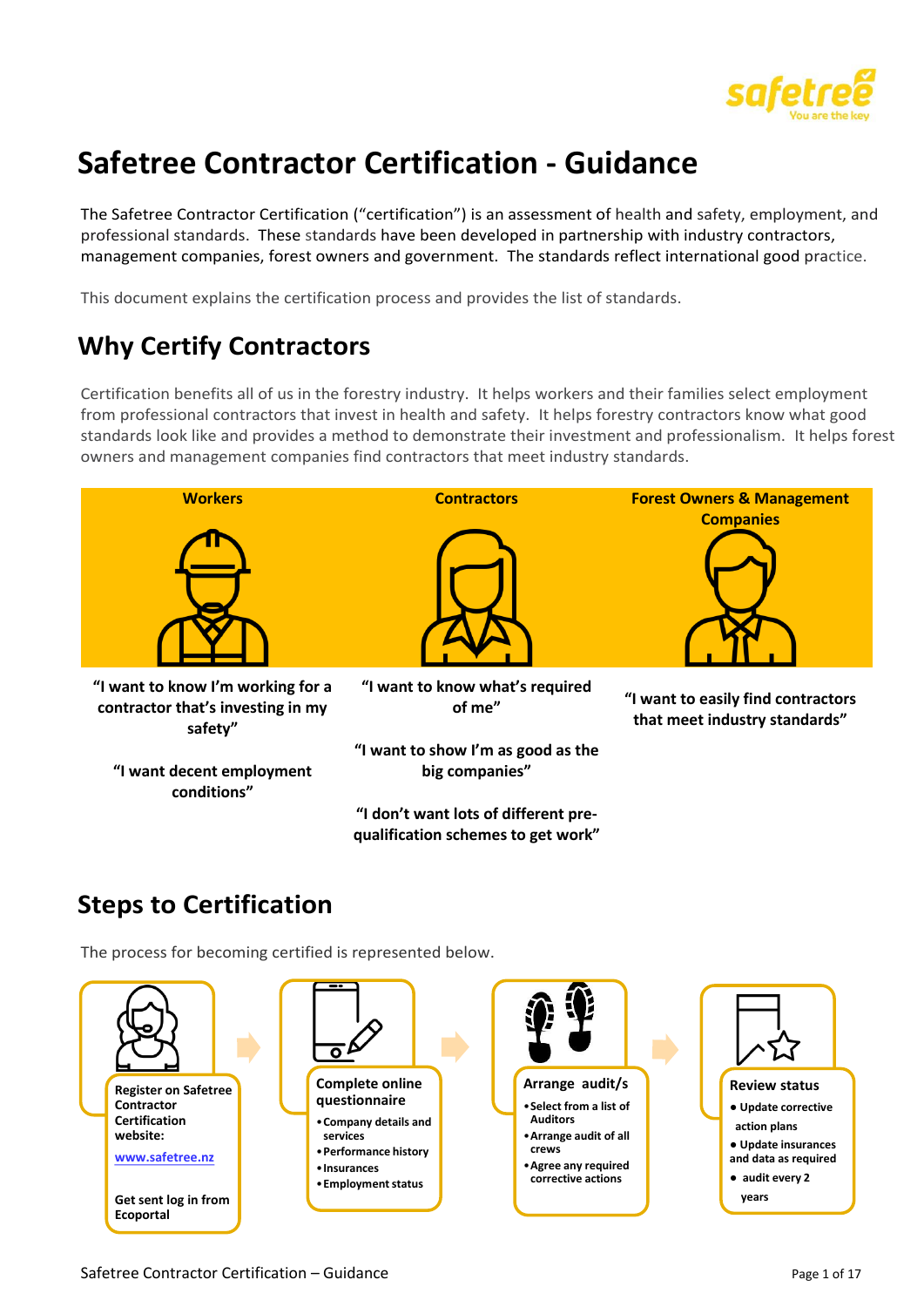### **How the Standards are Assessed**

The standards are assessed by information provided by contractors through the Safetree website and by audit. Information collected through the Safetree website includes insurances, safety statistics and employment status.

The audit has three parts: a documentation review; an interview with workers; and a site observation. All crews must be audited, but the documentation review can be completed with only one of the crews.



At least one audit must include an observation of a daily planning meeting/tailgate. If logistics or travel cost prohibit the Auditors presence, the Auditor can attend via teleconference or videoconference.

The site observation must include assessment of two critical risks. If the contractor does tree felling and/or extraction these should be assessed as the priority topics for that contractor. Observation of a critical risk activity should not create risks. [A critical risk "badge" will be visible on the dashboard and public register for all critical risks assessed that do not require corrective actions. A contractor may ask the Auditor to assess more than one critical risk in order to earn additional critical risk badges.]

Documented safety management plans for the critical risk activity will be expected to be on site and available for review during the site observation.

## **Who can do the Audit?**

audits must be conducted by a Safetree Approved Auditor (Auditor) to be considered for Safetree Contractor Certification. A register of Safetree Approved Auditors is maintained by Safetree. Auditors on this register have been approved by the Forest Industry Safety Council (FISC) Certification Panel as having met the following criteria:

- NZQA level 4 or higher in safety
- Relevant forestry experience
- Auditing training and experience.

The cost of the audit is a contractal agreement between the contractor and FISC. An indicative cost of a full days audit is between \$800 and \$1000.

All Auditors will have a peer auditor for their first audit and are subject to peer review twice a year.

Auditors operate under a Code of Conduct that requires them to act professionally, confidentially, and without bias. They are not for example allowed to "sell" products or services and must declare conflicts of interest.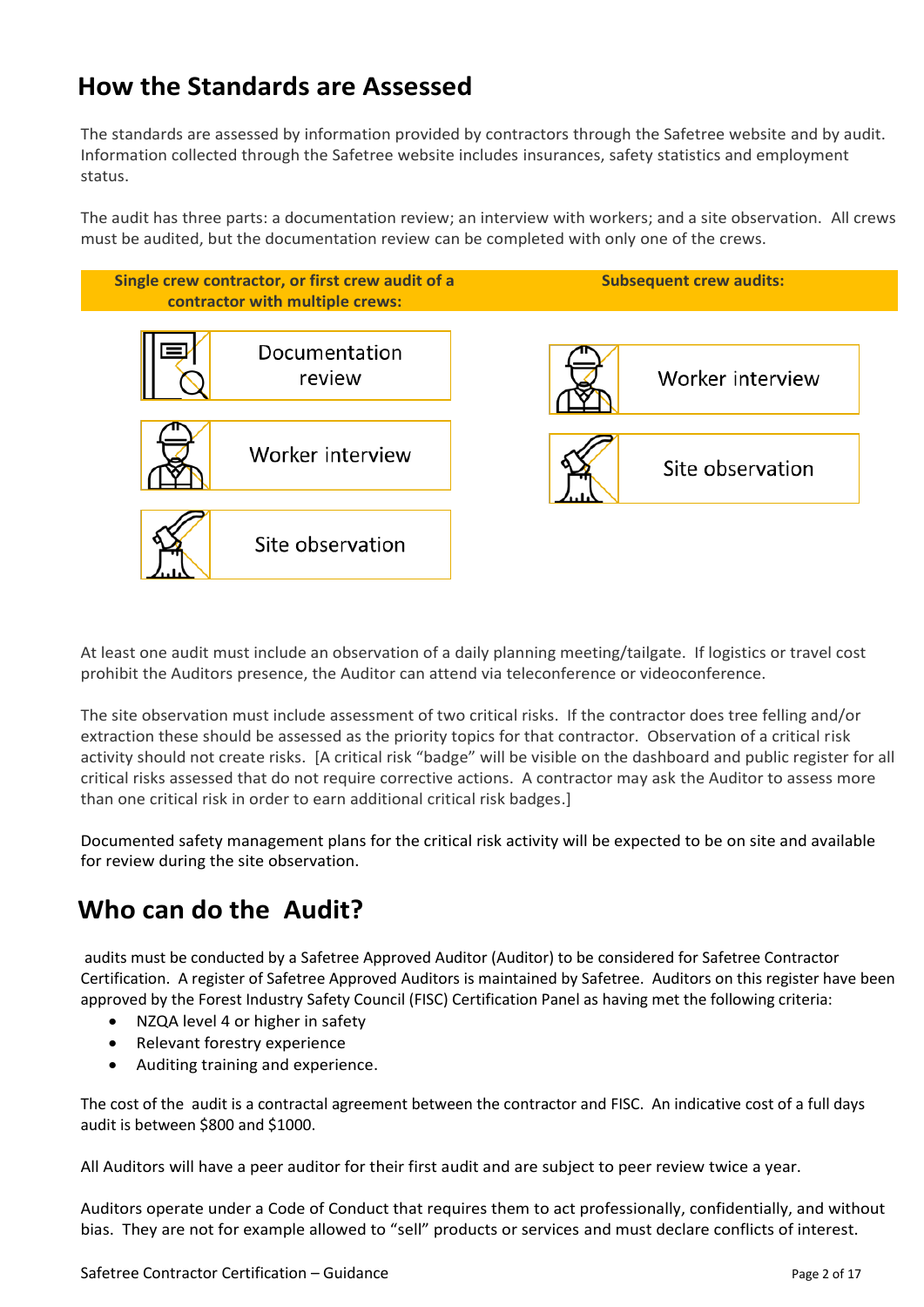A conflict of interest would include for example, a forest owner's auditor certifying their own contractor.

A copy of the Auditor Code of Conduct can be found on the Safetree website. Any complaints about auditor conduct can be escalated through [Certification@safetree.nz](mailto:Certification@safetree.nz) for review by the FISC Certification Panel. Auditors found to be in breach of the Code of Conduct can have their approval withdrawn.

### **The Standards**

The Standards cover seven areas:



The standards for each area are listed below. Contractors should review the standards before starting the certification process.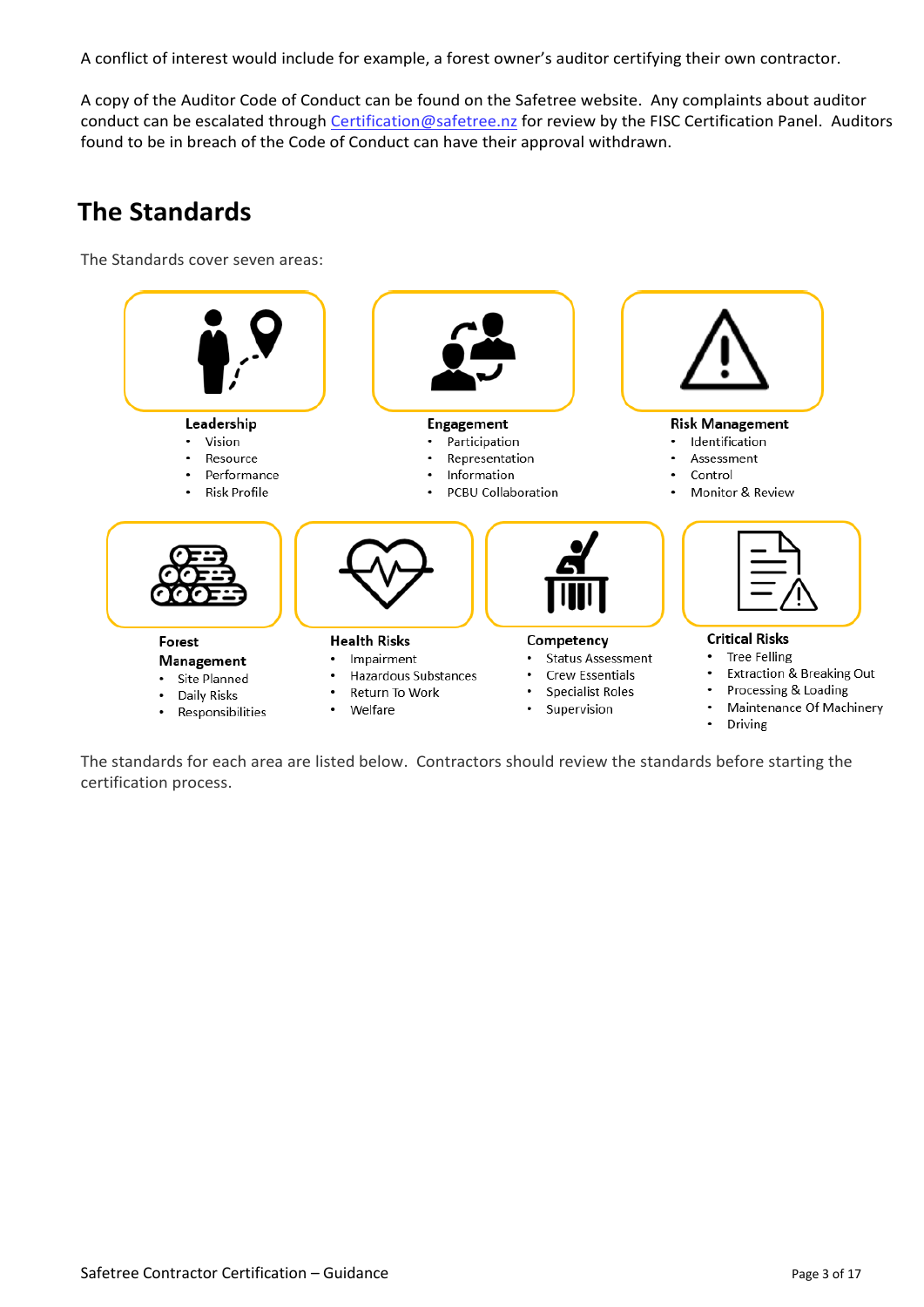#### **Leadership**

| LCQUCI JIIIP |                                                                                                                                                                                                                                                                                    |                                           |
|--------------|------------------------------------------------------------------------------------------------------------------------------------------------------------------------------------------------------------------------------------------------------------------------------------|-------------------------------------------|
|              | 1. Risks profiled                                                                                                                                                                                                                                                                  | <b>Assessed by:</b>                       |
|              | 1.1. Risks have been profiled by the PCBU and information about the most<br>critical risks is provided in a useful way that workers can understand.                                                                                                                                | Documentation<br>review                   |
|              | 2. Vision communicated                                                                                                                                                                                                                                                             | <b>Assessed by:</b>                       |
|              | 2.1. There is a documented health and safety statement. It covers goals and<br>commitments of the contractor to workers and the commitments required of<br>workers.                                                                                                                | Documentation<br>review                   |
|              | 2.2. There is evidence of managers responding to error and rewarding good<br>practice. Learnings are communicated.                                                                                                                                                                 | Worker<br>interview                       |
|              | 3 Health & safety resourced                                                                                                                                                                                                                                                        | <b>Assessed by:</b>                       |
|              | 3.1. Workers have sufficient time and support to meet health and safety goals.<br>Health and Safety (H&S) representatives have time and support to perform<br>their role.                                                                                                          | Worker<br>interview                       |
|              | 3.2. The job and crew are resourced with appropriate and maintained<br>equipment to enable the job to be done safely and meet health and safety<br>goals.                                                                                                                          | Worker<br>interview & site<br>observation |
|              | 3.3. Personal Protective Equipment (PPE) is provided, worn correctly and in<br>good condition for both workers and site visitors.                                                                                                                                                  | Site observation                          |
|              | 3.4. There is evidence of an assessment methodology to determine and<br>maintain task competency. The method must have defined the supervision level<br>required to make the assessment and the ongoing safe behaviour observation<br>requirements to check ongoing understanding. | Documentation<br>review                   |
|              | 3.5. There is a system for inducting workers, checking their competency, and<br>allocating tasks and ensuring supervision accordingly.                                                                                                                                             | Documentation<br>review                   |
|              | 3.6. There is a documented system for identifying and recording the<br>maintenance, inspection and certification requirements and history for plant<br>and equipment.                                                                                                              | Documentation<br>review                   |
|              | 4 Performance reviewed                                                                                                                                                                                                                                                             |                                           |
|              | 4.1. There is evidence of incident investigation and sharing learnings.                                                                                                                                                                                                            | Documentation<br>review                   |
|              | 4.2. There is evidence of reviews of health and safety performance.                                                                                                                                                                                                                | Documentation<br>review                   |
|              | 4.3. There is a method to seek workers suggestions for improvement and follow<br>up on these suggestions.                                                                                                                                                                          | Worker<br>interview                       |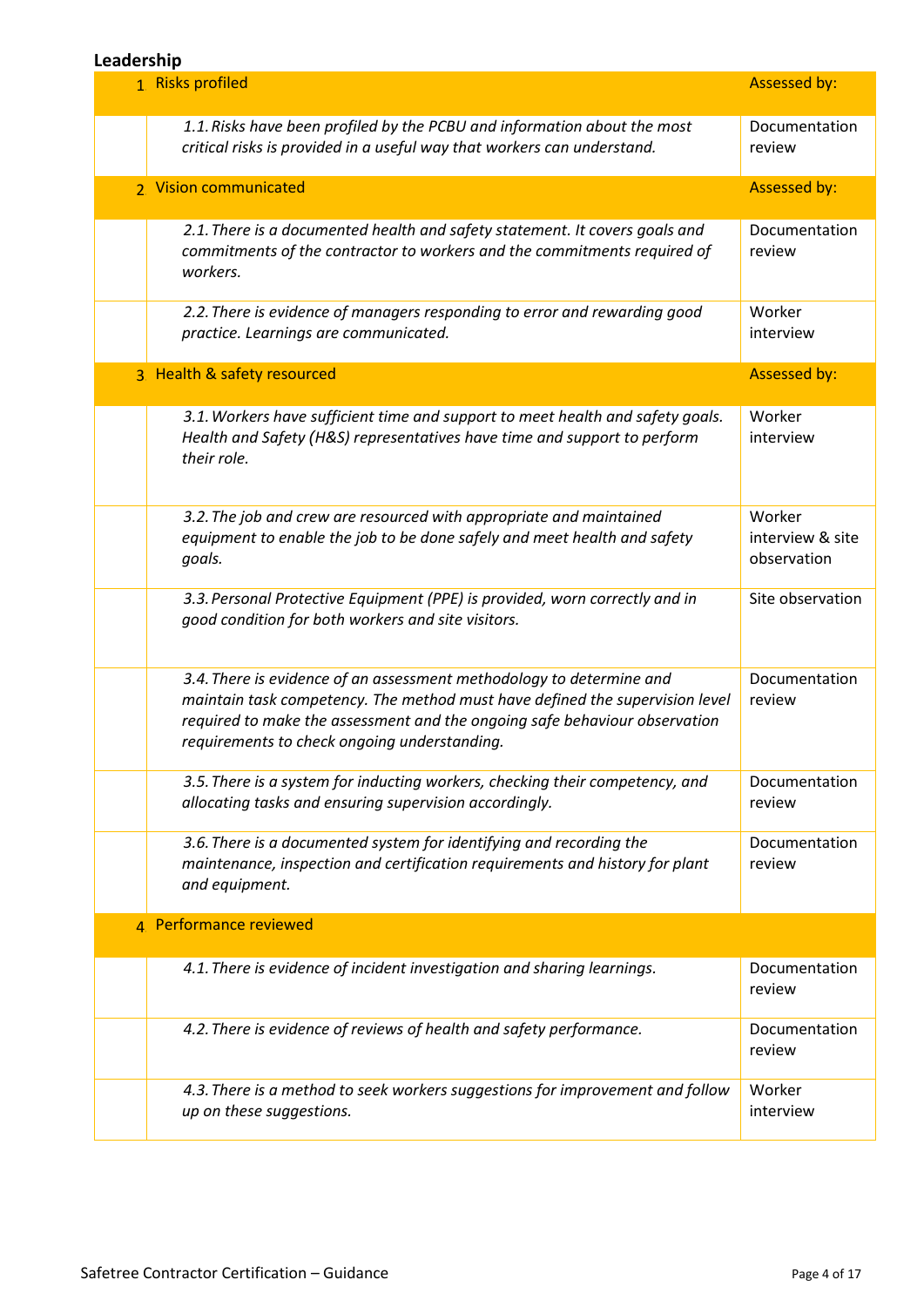#### **Engagement**

| ייייסשמים                                                                                                                                                                                                                    |                                               |  |  |
|------------------------------------------------------------------------------------------------------------------------------------------------------------------------------------------------------------------------------|-----------------------------------------------|--|--|
| 5 Workers engaged & empowered                                                                                                                                                                                                | <b>Assessed by:</b>                           |  |  |
| 5.1. There is evidence of periodic safety meetings where all workers are invited<br>to participate in broader health and safety planning and review performance.                                                             | Documentation<br>review                       |  |  |
| 5.2. Workers have opportunity to engage in matters concerning their health<br>and safety. (If a worker has requested it, an election must be held for a HSR<br>according to ratio requirements). Issues raised are resolved. | Documentation<br>review & worker<br>interview |  |  |
| 5.3. Workers are empowered to call STOP if they think something is unsafe.                                                                                                                                                   | Documentation<br>review & worker<br>interview |  |  |
| 5.4. Workers have access to health and safety information e.g.: safety alerts,<br>newsletters, codes, good practice quidance.                                                                                                | Worker<br>interview                           |  |  |
| 5.5. There is a clear method of consulting, cooperating, and coordinating with<br>other contractors.                                                                                                                         | Documentation<br>review                       |  |  |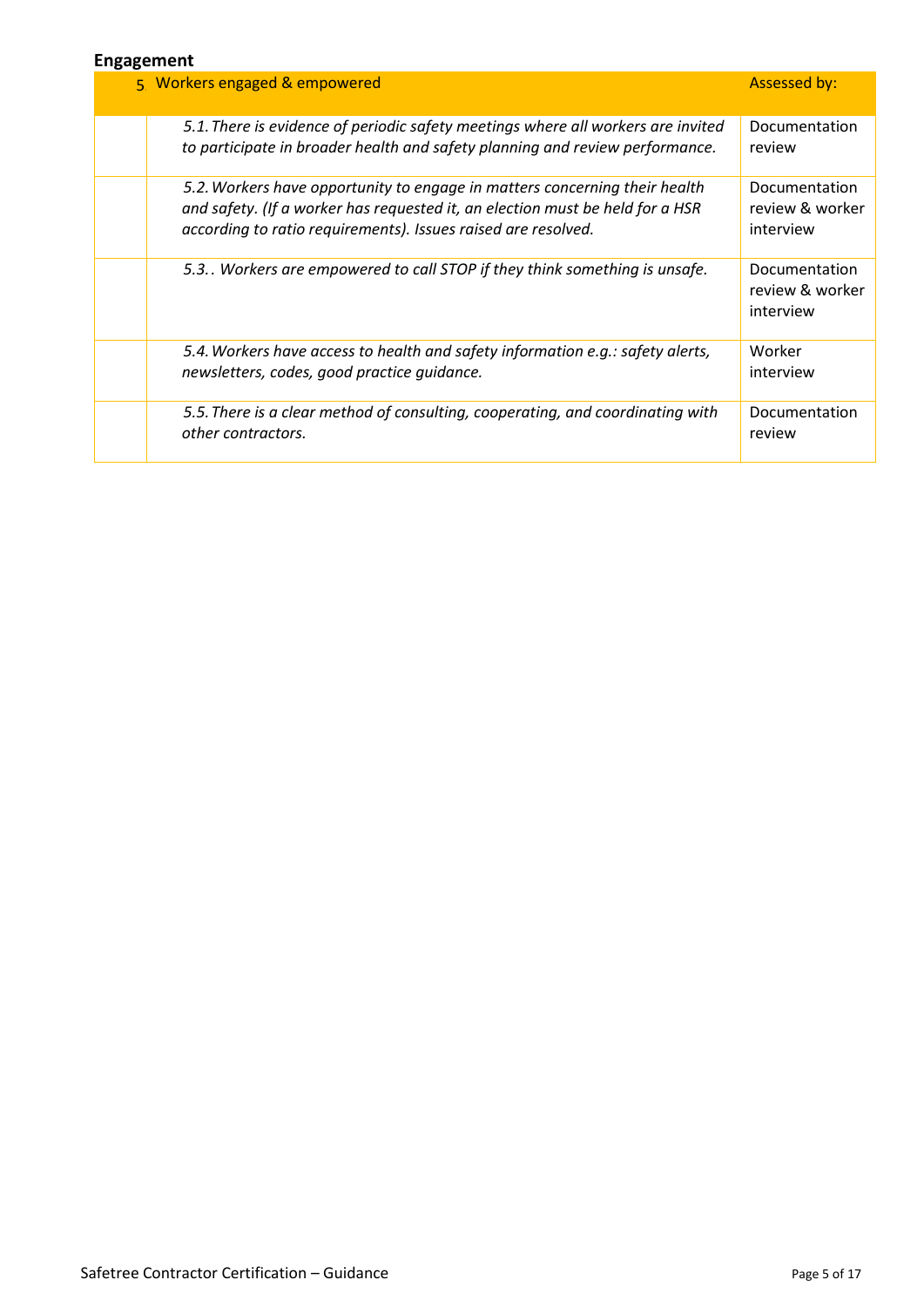#### **Risk Management**

| 6. | <b>Risk identification systems</b>                                                                                             | <b>Assessed by:</b>                           |
|----|--------------------------------------------------------------------------------------------------------------------------------|-----------------------------------------------|
|    | 6.1. There is an effective method to report and respond to: safety issues;<br>hazards; incidents; near hits; and improvements. | Documentation<br>review & worker<br>interview |
|    | 6.2. There is evidence of consultation and collaboration of PCBU's to identify<br>and monitor risks.                           | Documentation<br>review                       |
|    | 6.3. There is a system to identify risk activities or incidents that require<br>notification to WorkSafe NZ.                   | Documentation<br>review                       |
|    | 6.4. There is instruction on maintaining the scene for notifiable events.                                                      | Documentation<br>review                       |
| 7. | <b>Risk assessment methods</b>                                                                                                 | <b>Assessed by:</b>                           |
|    | 7.1. There is an effective method for assessing and prioritising risks.                                                        | Documentation<br>review                       |
| 8. | <b>Risk controls applied</b>                                                                                                   | <b>Assessed by:</b>                           |
|    | 8.1. There is a communicated method for selecting controls based on their<br>effectiveness.                                    | Documentation<br>review                       |
|    | 8.2. When risk controls are developed and revised, workers are asked about<br>their actual experiences of doing the work.      | Documentation<br>review                       |
| 9. | <b>Risk controls checked</b>                                                                                                   | Assessed by:                                  |
|    | 9.1. There is evidence of an inspection and audit programme of risk controls.                                                  | Documentation<br>review                       |
|    | 10 Risks reviewed                                                                                                              | <b>Assessed by:</b>                           |
|    | 10.1. There is evidence of change to risk controls in response to learning or<br>feedback.                                     | Documentation<br>review                       |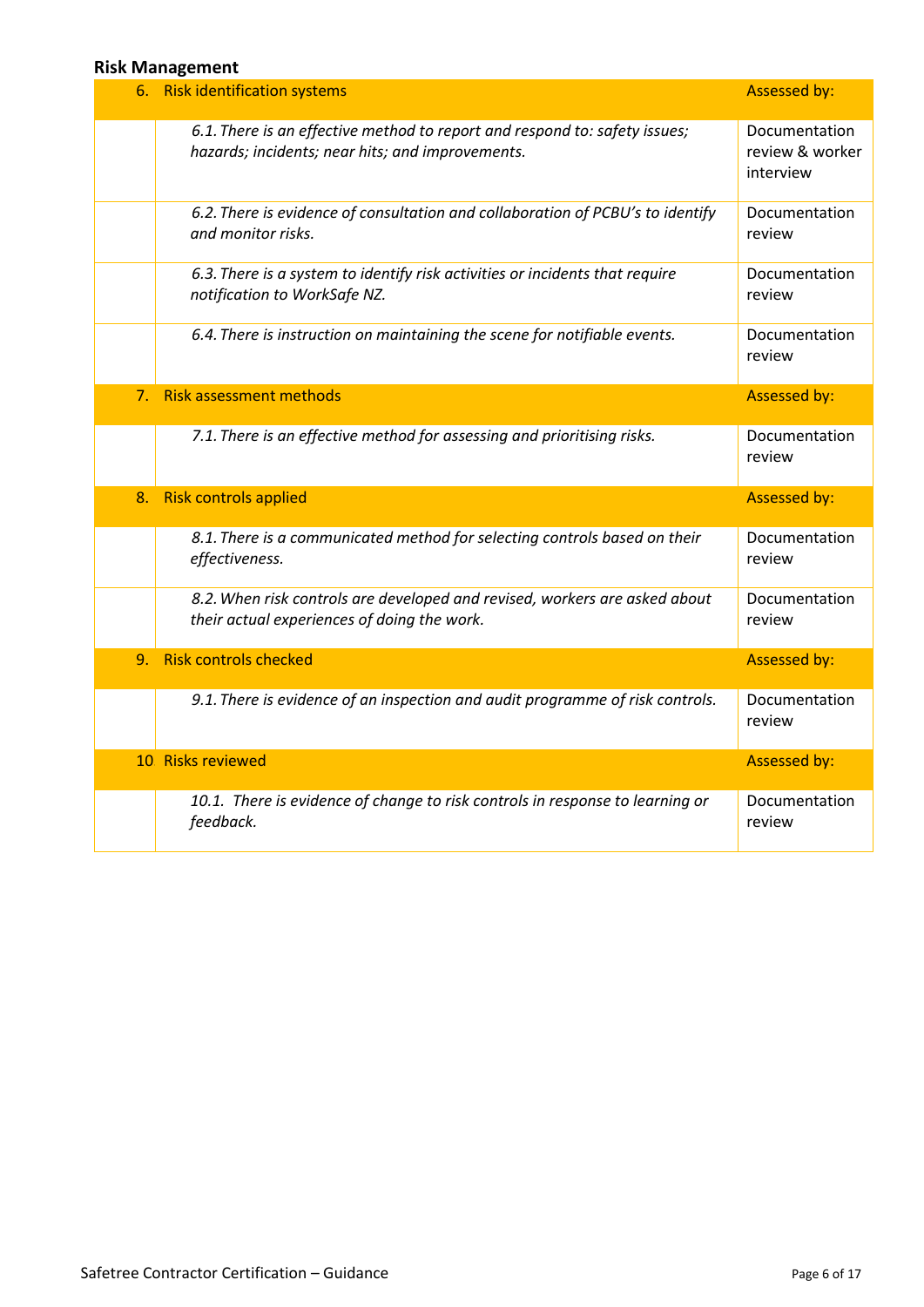#### **Forest Management**

| י טו כטג וזוטווטגכוווכווג<br>11 Responsibilities defined                                                                                                                                                              | Assessed by:                                    |
|-----------------------------------------------------------------------------------------------------------------------------------------------------------------------------------------------------------------------|-------------------------------------------------|
|                                                                                                                                                                                                                       |                                                 |
| 11.1. There is evidence of the agreement between PCBU's defining<br>responsibilities and duties.                                                                                                                      | Documentation<br>review                         |
| 11.2. The employment status and entitlements of all workers is known.                                                                                                                                                 | Documentation<br>review                         |
| 11.3. Minimum employment entitlements are met.                                                                                                                                                                        | Worker<br>interview                             |
| 12 Site planned                                                                                                                                                                                                       | Assessed by:                                    |
| 12.1. The contractor has determined site controls based on a pre-site hazard<br>identification.                                                                                                                       | Documentation<br>review                         |
| 12.2. There is clear marking and signage of designated safe areas and danger<br>zones.                                                                                                                                | Site observation                                |
| 12.3. Hazardous substance storage tanks are in locations with minimal risk of<br>mobile plant collision and have planned spill containment and/or recovery<br>plans as appropriate for their size and classification. | Documentation<br>review and site<br>observation |
| 12.4. There is clear instruction signage for visitors with defined induction and<br>escorting restrictions.                                                                                                           | Site observation                                |
| 12.5. The site is managed with care avoiding:<br>- congestion<br>- maintaining separation distances<br>- managing threats of falling objects/hazards<br>- avoiding accumulations and obstructions.                    | Site observation                                |
| 12.6. There are stocked first aid kit/s on site, protected from contamination.                                                                                                                                        | Site observation                                |
| 12.7. There are fire extinguishers of suitable size, pressure and in date. At<br>least two 9kg foam (class B) if flammable liquids.                                                                                   | Site observation                                |
| 12.8. There is an effective means of calling for help available to all workers.                                                                                                                                       | Site observation                                |
| 12.9. Emergency procedures are fit for purpose (relevant to the size and type<br>of business) and periodically tested.                                                                                                | Documentation<br>review                         |
| 12.10. There is a documented system that explains how lone workers are<br>kept safe.                                                                                                                                  | Documentation<br>review                         |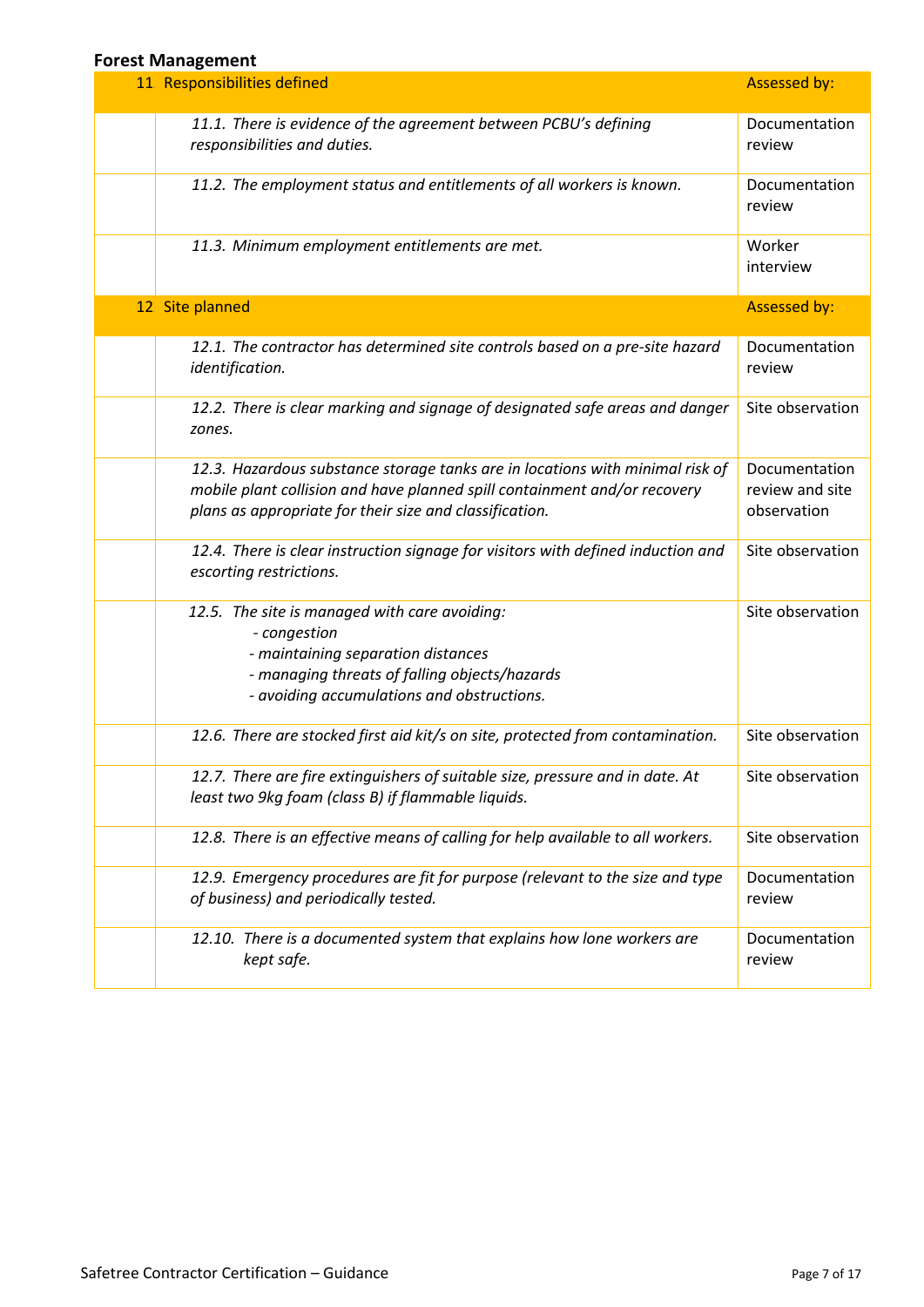#### **Forest Management continued**

| 13. | Daily risks planned                                                                                                                                                     | <b>Assessed by:</b>     |
|-----|-------------------------------------------------------------------------------------------------------------------------------------------------------------------------|-------------------------|
|     | 13.1. Daily meetings are held to assess changing risks on site and plan<br>implementation of risk controls.                                                             | Documentation<br>review |
|     | 13.2. Visitors sign in and receive health and safety instruction on all relevant<br>controls including PPE and supervision.                                             | Documentation<br>review |
|     | 13.3. No person under the age of 15 is present in any area of the workplace<br>when logging operations or tree felling is carried out.                                  | Documentation<br>review |
|     | 13.4. Any observation of activities that could cause an imminent risk of<br>serious injury or illness must be corrected immediately by those in<br>control of the site. | Site observation        |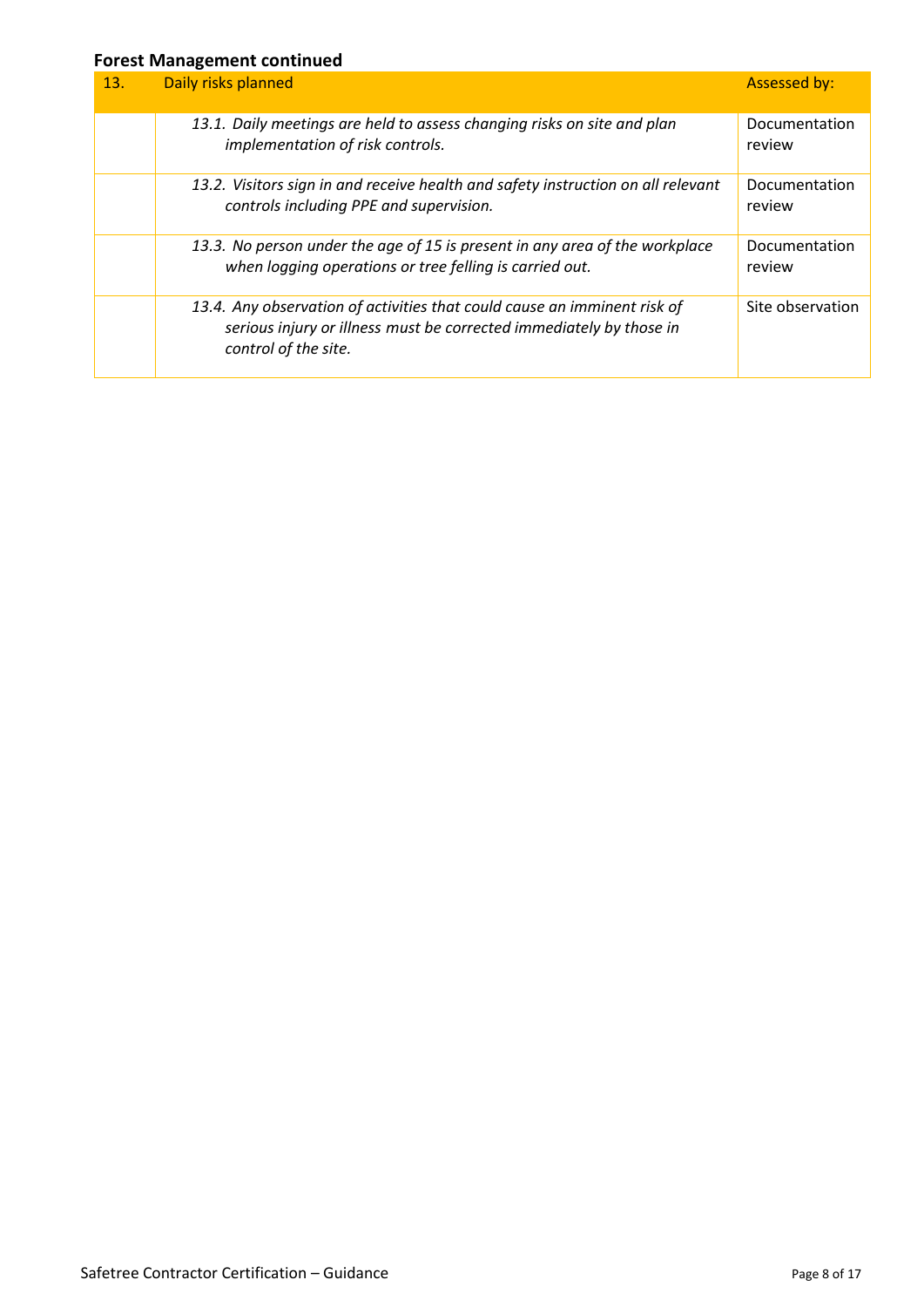#### **Health Risks**

| 14. | <b>Health risks managed</b>                                                                                                                                                                                                                                                                                                                                 | <b>Assessed by:</b>                                |  |  |
|-----|-------------------------------------------------------------------------------------------------------------------------------------------------------------------------------------------------------------------------------------------------------------------------------------------------------------------------------------------------------------|----------------------------------------------------|--|--|
|     | 14.1. Health risks have been identified and controls in place to minimise<br>effect of work on health and health on work.                                                                                                                                                                                                                                   | Documentation<br>review and<br>worker<br>interview |  |  |
|     | 14.2. Work hours are managed to avoid fatique. Priority is safety over<br>performance - workers are provided opportunity to rest.                                                                                                                                                                                                                           | Documentation<br>review and<br>worker<br>interview |  |  |
|     | 14.3. There is an inventory of hazardous substances and safety data sheets<br>available. Where there is potential for exposure to conditions causing<br>chronic health impact there is evidence of health monitoring.                                                                                                                                       | Documentation<br>review and<br>worker<br>interview |  |  |
|     | 14.4. There is a Drug and Alcohol policy that includes a statement position on<br>rehabilitation support and requirements for testing. Testing<br>requirements must include:                                                                                                                                                                                | Documentation<br>review                            |  |  |
|     | - pre-employment and internal transfer to safety sensitive roles<br>- after significant incident where actions may have contributed<br>- reasonable cause where there is question of impairment from actions,<br>appearance, or behaviour<br>- random for safety sensitive roles including driving<br>- follow up for workers previously tested nonnegative |                                                    |  |  |
|     | 14.5. There is support given to workers who have had injuries or ill health to<br>help them back to work.                                                                                                                                                                                                                                                   | Worker<br>interview                                |  |  |
|     | 14.6. Where a work site is established and access to the site permits, toilet<br>facilities are provided and maintained. There is provision for workers to<br>take a breakout of bad weather and access drinking water.                                                                                                                                     | Worker<br>interview                                |  |  |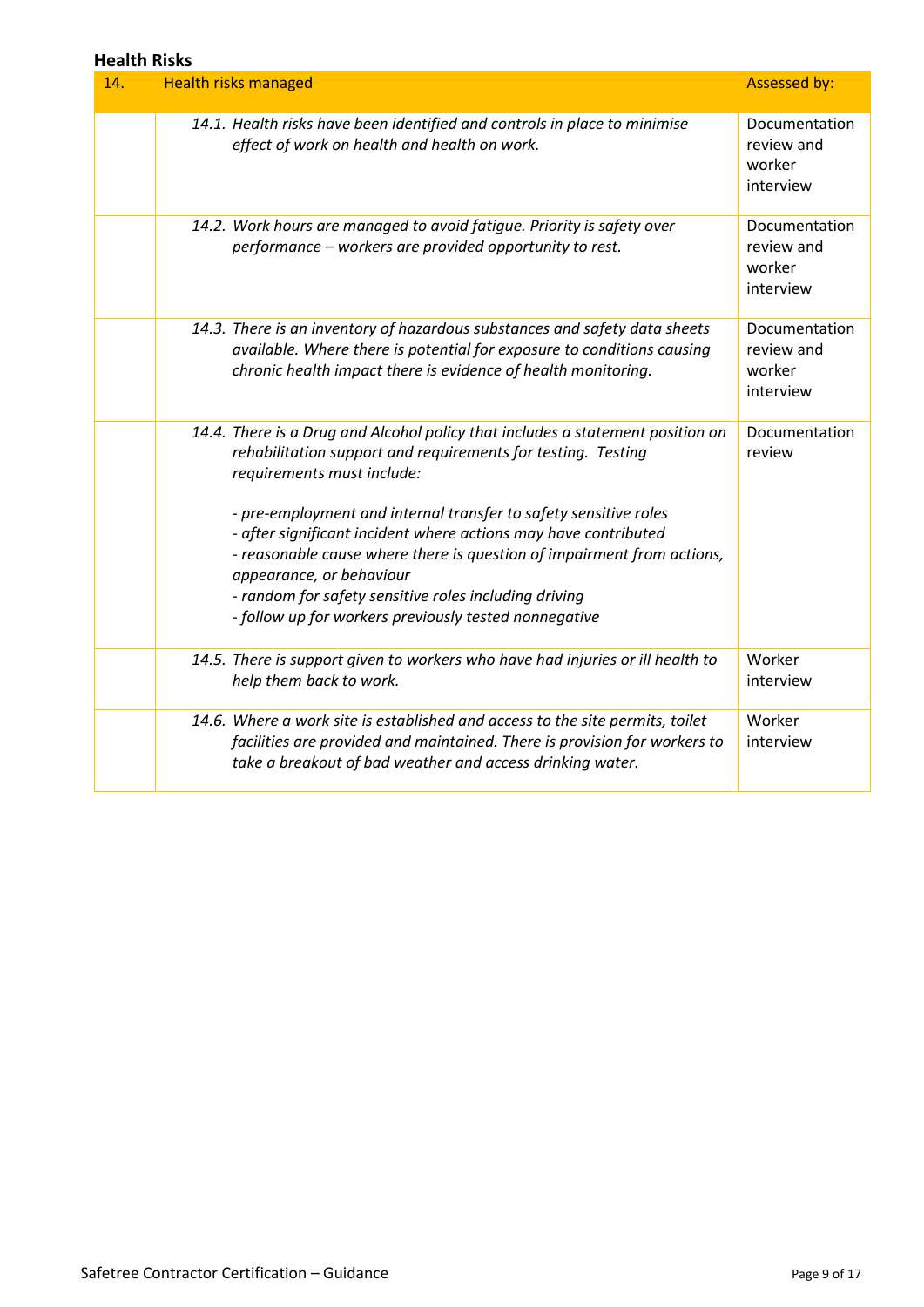#### **Competency**

| 15. | <b>Crews competent</b> |                                                                                                                                                                                                                                                                                                   | Assessed by:            |
|-----|------------------------|---------------------------------------------------------------------------------------------------------------------------------------------------------------------------------------------------------------------------------------------------------------------------------------------------|-------------------------|
|     |                        | 15.1. The competency of all workers in the crew is documented in a<br>competency matrix that records their status as either: "competent";<br>"under supervision"; or "under documented training".                                                                                                 | Documentation<br>review |
|     |                        | 15.2. There is a competent person in charge of each operation and<br>responsible for supervision.                                                                                                                                                                                                 | Documentation<br>review |
|     |                        | 15.3. There are a minimum of 2 current first aiders on site.                                                                                                                                                                                                                                      | Documentation<br>review |
|     |                        | 15.4. Lone workers have current first aid certificate.                                                                                                                                                                                                                                            | Documentation<br>review |
|     |                        | 15.5. All crew have or are undergoing training in nutrition and hydration;<br>stress, fatigue, and substance abuse (equiv. to NZQA 22994).                                                                                                                                                        | Documentation<br>review |
|     |                        | 15.6. All drivers are licensed for the class of vehicle driven.                                                                                                                                                                                                                                   | Documentation<br>review |
|     |                        | 15.7. Fire fighters have training in personal safety at vegetation fires (equiv.<br>to NZQA 3285) or are under supervision by same.                                                                                                                                                               | Documentation<br>review |
|     |                        | 15.8. Agrichemical operators have training in handling (equiv. to<br>"Growsafe") If class 6.1; $9.1 - 9.4$ if applying to water then they are an<br>"approved/certified handler".                                                                                                                 | Documentation<br>review |
|     |                        | 15.9. Class 1 explosives operators are "approved/certified handler" and<br>hold a Controlled Substance License.                                                                                                                                                                                   | Documentation<br>review |
|     |                        | 15.10. Manual tree fallers hold at least NZQA level 3 in tree felling to have<br>been assessed as "competent". Fallers who don't hold the<br>qualifications or are under training for particular tree felling tasks are<br>not considered qualified and need to be supervised when felling trees. | Documentation<br>review |
|     |                        | 15.11. The head breaker out (cable extraction) is competent to NZQA 1258.                                                                                                                                                                                                                         | Documentation<br>review |
|     |                        | 15.12.All workers supervising critical risk activities or who may have<br>supervision of the crew at any time must have been assessed<br>competent to do so                                                                                                                                       | Documentation<br>review |
|     |                        | 15.13. Workers leading risk assessment and/or incident investigation<br>activities must have been assessed competent to do so.                                                                                                                                                                    | Documentation<br>review |
|     |                        | 15.14. Crew foremen understand the health and safety management system<br>and their role in application of it.                                                                                                                                                                                    | Site Observation        |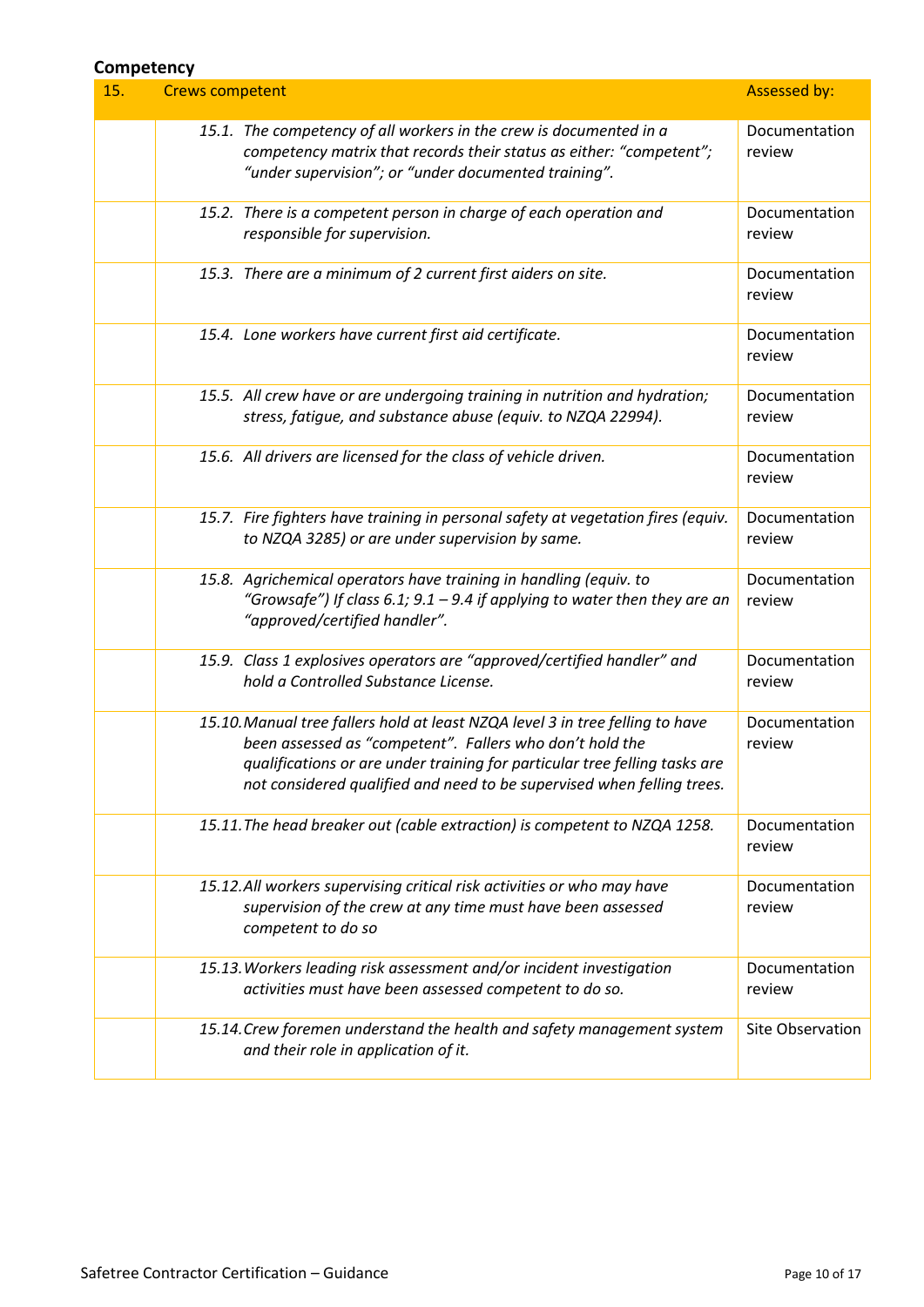#### **Critical Risks**

| 16. | <b>Tree Felling</b> |                                                                                                                              | <b>Assessed by:</b> |
|-----|---------------------|------------------------------------------------------------------------------------------------------------------------------|---------------------|
|     |                     | 16.1. There is an effective and tested means of communicating with tree<br>fallers at all times.                             | Site observation    |
|     |                     | 16.2. The mean tree height is known and used to calculate the safe retreat<br>position.                                      | Site observation    |
|     |                     | 16.3. Felling within 2 tree lengths of road has a traffic control plan.                                                      | Site observation    |
|     |                     | 16.4. Felling within 2 trees lengths of power lines shall have an agreed felling<br>plan with the asset/network owner.       | Site observation    |
|     |                     | 16.5. There must be a criteria for authorising access into the danger zone and<br>process to provide authorisation.          | Site observation    |
|     |                     | 16.6. There is a process for assessing risk controls to deal with:                                                           | Site observation    |
|     |                     | - Hung up trees;                                                                                                             |                     |
|     |                     | - Stem rebound;                                                                                                              |                     |
|     |                     | - Dead trees.                                                                                                                |                     |
|     |                     | 16.7. There is a system to assess workers fitness to work on high-risk tasks<br>including impairment from drugs and alcohol. | Site observation    |
|     |                     | 16.8. Tree fallers have first aid materials with them at all times, and if lone<br>working are competent first aiders.       | Site observation    |
|     |                     | 16.9. There is a site-specific emergency response plan to recover someone<br>from a tree felling incident.                   | Site observation    |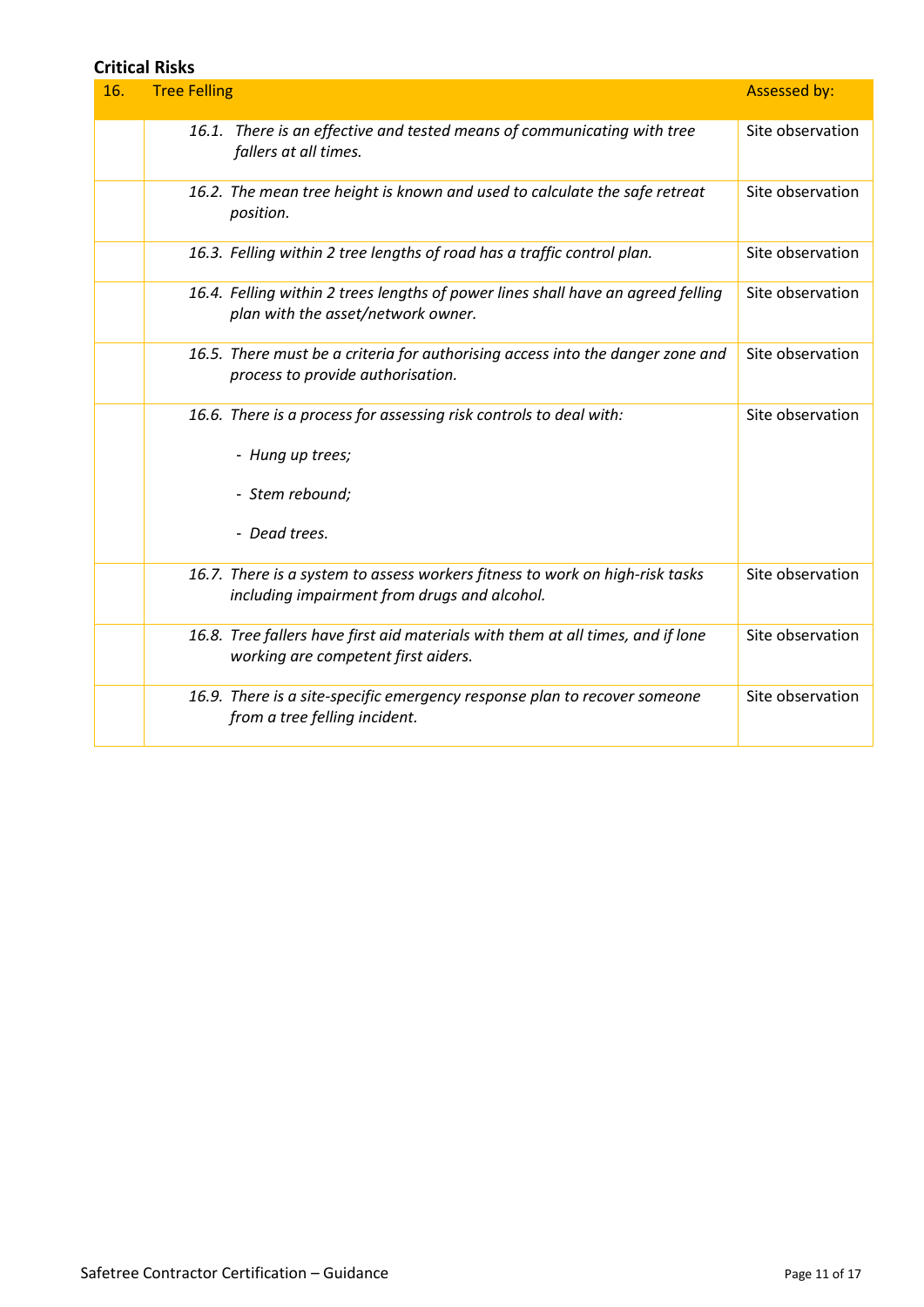#### **Critical Risks continued**

| 17. | <b>Extraction and Breaking Out</b>                                                                                           | <b>Assessed by:</b> |
|-----|------------------------------------------------------------------------------------------------------------------------------|---------------------|
|     | 17.1. There is a documented process for determining safe retreat positions for<br>each line or days' work.                   | Site observation    |
|     | 17.2. The safe working load of the wire/rope has been calculated for cable<br>harvesting.                                    | Site observation    |
|     | 17.3. There is a maintenance plan for rigging and a process for identifying<br>wear and tear.                                | Site observation    |
|     | 17.4. The safe operating lead has been calculated for towers and yarders.                                                    | Site observation    |
|     | 17.5. The safe load limit has been calculated for extraction.                                                                | Site observation    |
|     | 17.6. There is a process to assess risk controls for a fouled drag.                                                          | Site observation    |
|     | 17.7. There is a system to assess workers fitness to work on high-risk tasks<br>including impairment from drugs and alcohol. | Site observation    |
|     | 17.8. There is first aid equipment and competent first aiders to respond to an<br>extraction incident.                       | Site observation    |
|     | 17.9. There is a site-specific emergency response plan to recover someone<br>from an extraction incident.                    | Site observation    |
|     |                                                                                                                              |                     |
| 18. | <b>Processing and Loading</b>                                                                                                | <b>Assessed by:</b> |
|     | 18.1. Lights work on machines and windows are clean.                                                                         | Site observation    |
|     | 18.2. There is a well communicated skid plan that identifies safe areas, loading<br>zones, and flows.                        | Site observation    |
|     | 18.3. The site has been planned to minimise reversing vehicles, provide<br>sufficient turning space and maintain visibility. | Site observation    |
|     | 18.4. The load limit and stability of log stacks has been determined and<br>applied.                                         | Site observation    |
|     | 18.5. There is effective separation between workers and operating machines.                                                  | Site observation    |
|     | 18.6. The risk of chainshot has been assessed and controls implemented to<br>protect workers.                                | Site observation    |
|     | 18.7. There is a system to assess workers fitness to work on high-risk tasks<br>including impairment from drugs and alcohol. | Site observation    |
|     | 18.8. There is first aid equipment and competent first aiders to respond to a<br>processing or loading incident.             | Site observation    |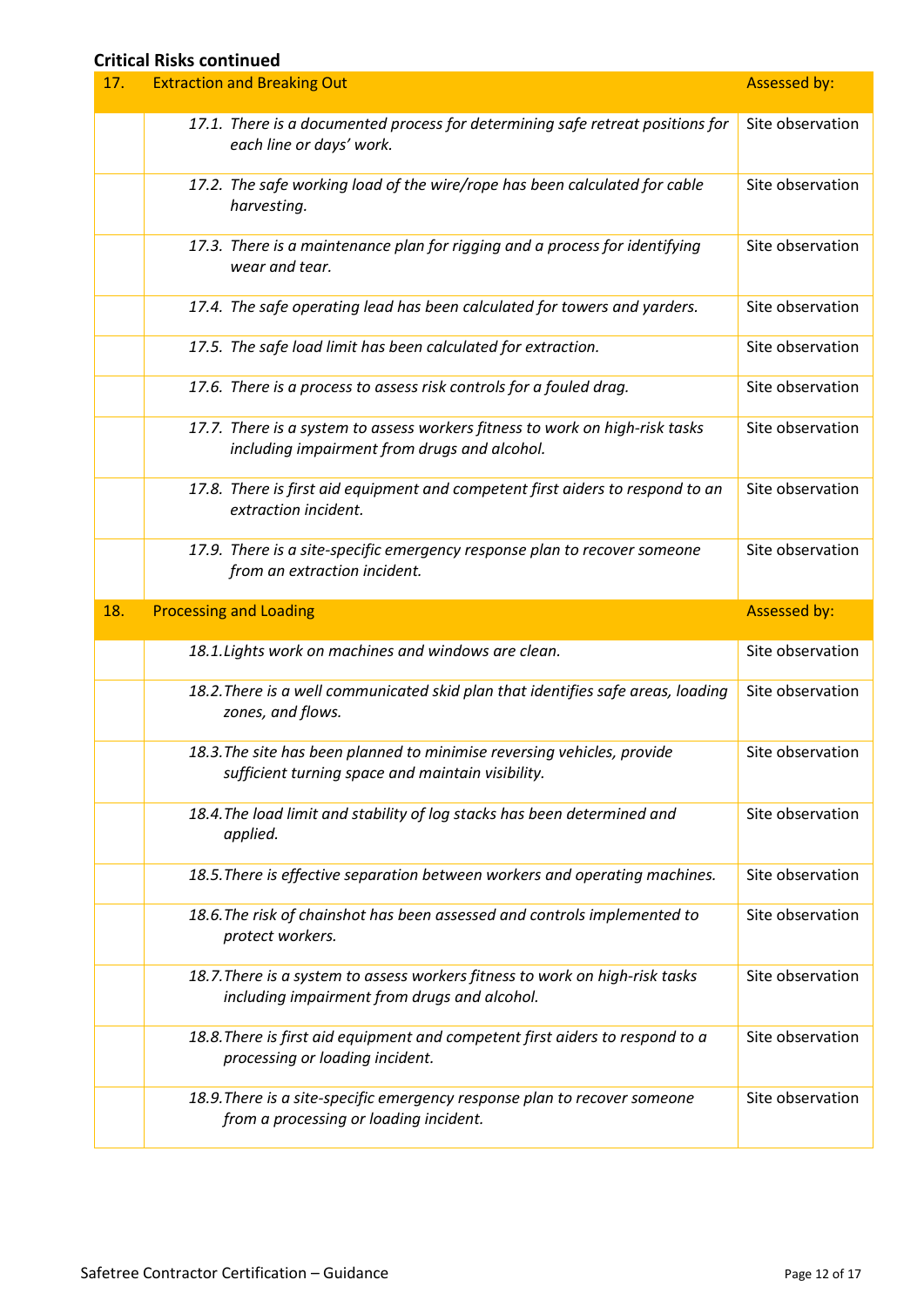#### **Critical Risks continued**

| 19. | <b>Maintenance of Machinery</b>                                                                                                                                                                                  | <b>Assessed by:</b> |
|-----|------------------------------------------------------------------------------------------------------------------------------------------------------------------------------------------------------------------|---------------------|
|     | 19.1.An area of flat and stable land is designated for planned machine<br>maintenance.                                                                                                                           | Site observation    |
|     | 19.2. The types of maintenance tasks suitable for onsite response have been<br>identified, assessed, and resourced with fit for purpose PPE and tools.                                                           | Site observation    |
|     | 19.3. Workers with allocated machine maintenance tasks are assessed<br>competent to do so.                                                                                                                       | Site observation    |
|     | 19.4. Machinery maintenance is a scheduled activity and only undertaken<br>when weather conditions are suitable.                                                                                                 | Site observation    |
|     | 19.5. Workers undertaking high risk tasks are fit to perform the task and<br>unimpaired                                                                                                                          | Site observation    |
|     | 19.6. There is a documented system for isolating and locking out energy<br>sources and moving parts of machinery prior to working on them.                                                                       | Site observation    |
|     | 19.7. There is first aid equipment and competent first aiders to respond to a<br>machinery maintenance incident.                                                                                                 | Site observation    |
|     | 19.8. There is a site-specific emergency response plan to recover someone<br>from a machinery maintenance incident.                                                                                              | Site observation    |
|     |                                                                                                                                                                                                                  |                     |
| 20. | <b>Driving</b>                                                                                                                                                                                                   | <b>Assessed by:</b> |
|     | 20.1. There is a clear expectation about driver behaviour: to include journey<br>planning; speed restriction; impairment from fatique, drugs, and<br>alcohol; wearing of seatbelts; and use of handheld devices. | Site observation    |
|     | 20.2. There is a system for monitoring and responding to concerns about<br>driver behaviour.                                                                                                                     | Site observation    |
|     | 20.3. There is a clear expectation about the specification requirements for<br>vehicles used for work. For example: safety rating and protective<br>features such as ABS and airbags.                            | Site observation    |
|     | 20.4. There is a system to ensure all planned maintenance and inspection is<br>up to date on work vehicles.                                                                                                      | Site observation    |
|     | 20.5. All drivers of vehicles are expected to do a pre-use check of the vehicle<br>and report any faults.                                                                                                        | Site observation    |
|     | 20.6. All drivers of work vehicles are licensed for the class of vehicle driven.                                                                                                                                 | Site observation    |
|     | 20.7. There is a system to assess workers fitness to work on high-risk tasks<br>including impairment from drugs and alcohol.                                                                                     | Site observation    |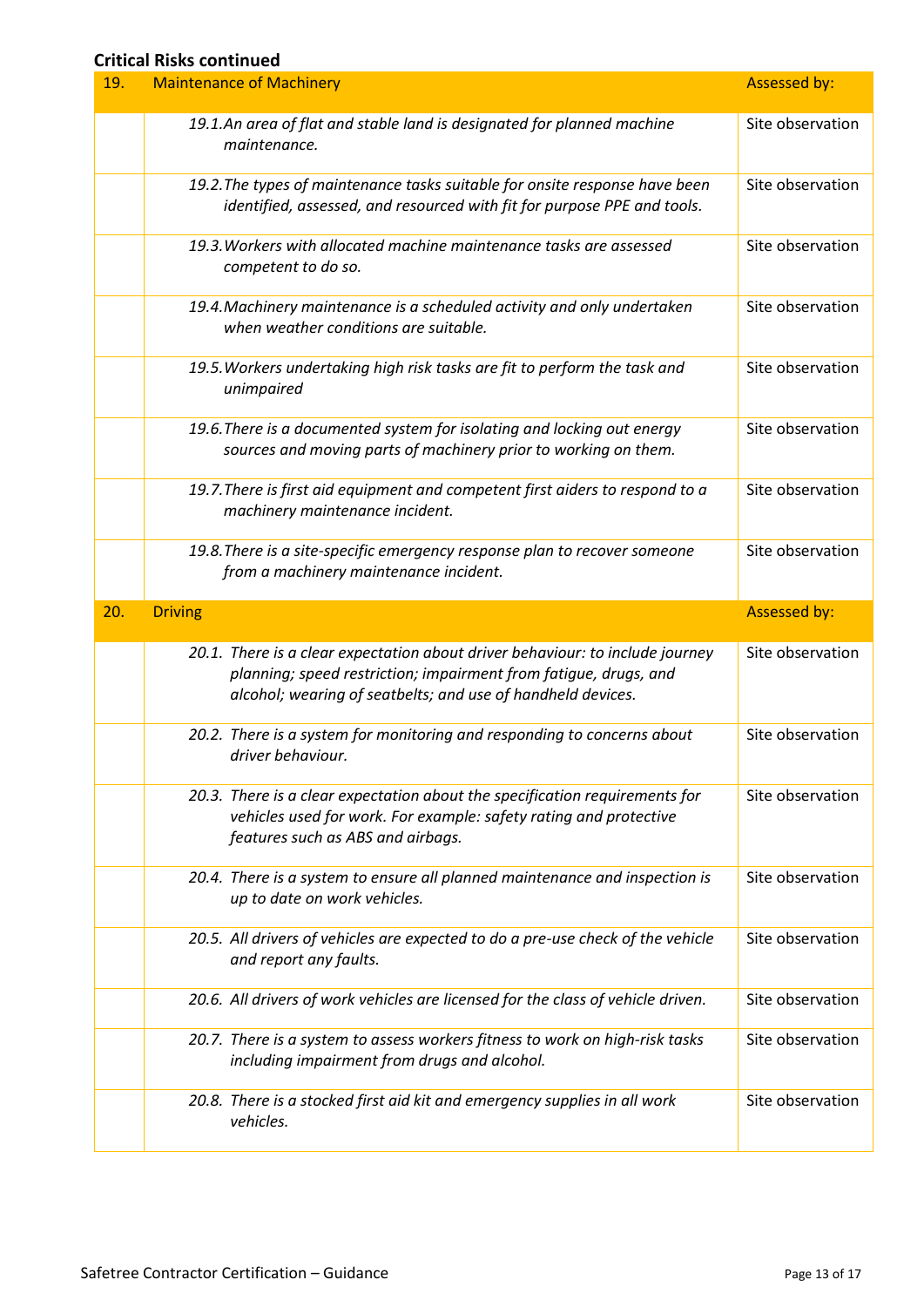## **Certification Status**

After the review is completed, the contractor will see their certification status in Ecoportal website.



Or there was evidence of an imminent risk of serious harm

Completing all elements of the assessment and satisfying insurance conditions is mandatory for all contractors. If there are any gaps in this mandatory information the contractor will have a "Not certified" status.

Any contractors with a "Not certified" status will not appear on the public register.

### **Corrective Actions and Agreed Actions Plans**

An Auditor will mark a Standard as "falls short" if the standard is not met or there is not enough evidence to demonstrate the standard has been met. Whenever there is a "falls short," the Auditor must agree with the site supervisor what action must be taken to meet the standard and/or what evidence will demonstrate that the standard is being met. This conversation takes place at the end of the audit and the agreement of action and timeframe is recorded.

If a question is not applicable to a contractor's activities the question will be removed from the scoring.

If an Auditor has not been able to ascertain whether employment conditions are being met, they must raise a corrective action requiring the contractor to submit an Accountant Verified Employment Questionnaire. This questionnaire will be provided by Safetree and was created by the Labour Inspectorate.

Where a Standard has been met but the Auditor sees opportunity for improvement, they may provide recommendations and share good practice.

The maximum timeframe given for any corrective action is 3 months. If a corrective action is not completed in the agreed, timeframe the contractor's status will move to "Not certified". Contractors can apply one time to extend a corrective action timeframe. It is at the Auditors discretion to approve the request.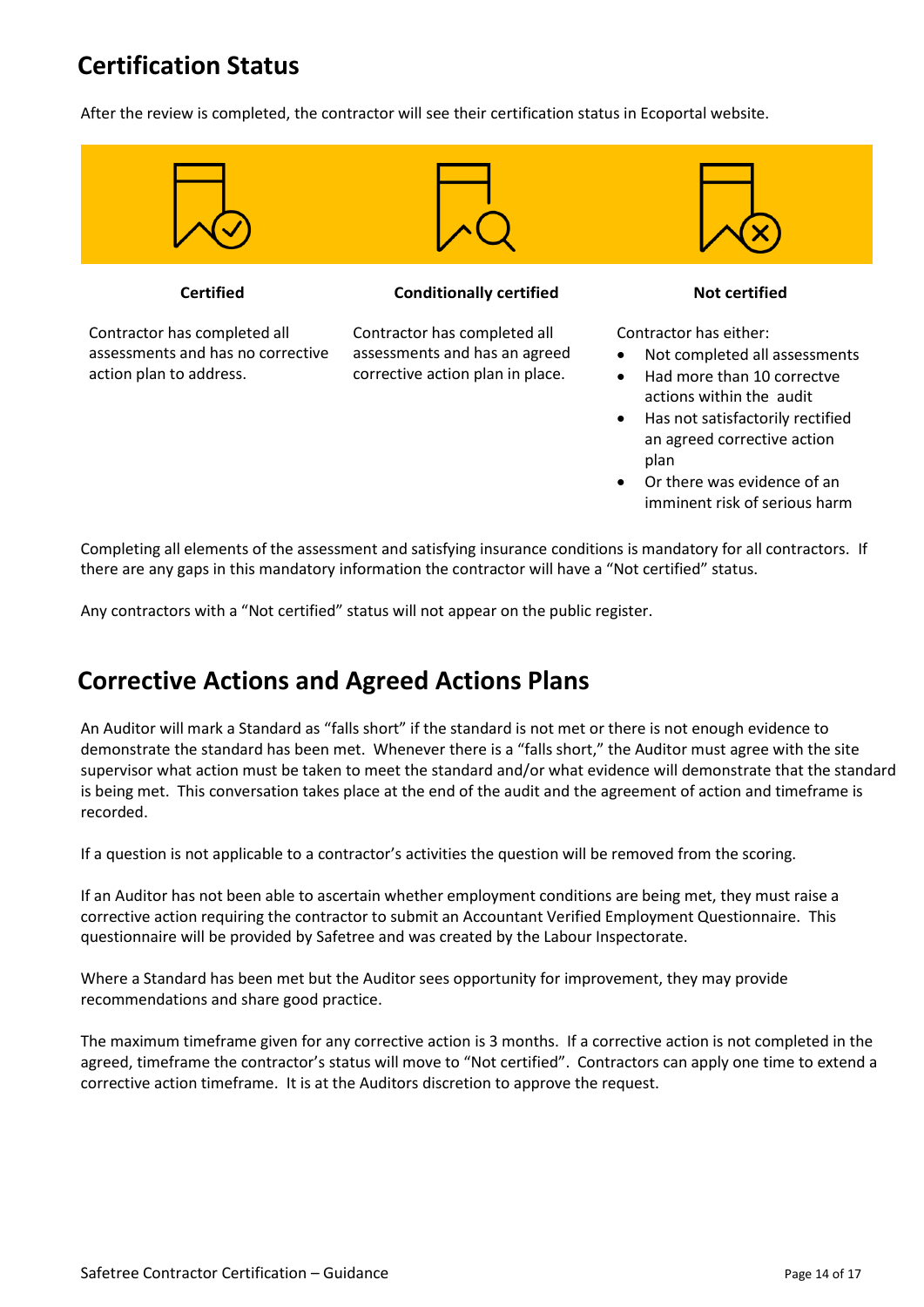### **Significant Gaps**

Where more than 10 corrective actions are required in any one audit, the audit will be recorded as having Significant Gaps and will require the audit to be repeated for that crew.

Where an imminent risk of serious harm is observed during an audit, the audit will be recorded as having Significant Gaps. It is at the Auditor's discretion whether the audit continues, and a targeted revisit is scheduled, or the audit is suspended and rescheduled in full.

Significant Gaps will result in the Contractor status "Not certified".

### **Appeals and Escalations**

The actions agreed at the audit are entered into the Ecoportal system to generate an action plan that tracks progress and sends reminders to all relevant parties. If a contractor disagrees with an action that is recorded in the system, they should first consult with their Auditor to discuss understanding of what was agreed at the time of the audit.

A contractor can appeal a corrective action or significant gap and must do so by creating an escalation in Ecoportal within 14 days of it being uploaded into their account. The Safetree System Administrator sends all escalations to the FISC Certification Panel to determine and advise on any necessary policy creation or amendment.

### **How to Prepare for an Audit**

Below is a list of all documentation that Auditors will need to review. These documents must be readily available on site for the arranged time of audit, or you must arrange an alternative meeting place for review of the documentation.

Operational documentation must be seen in use on site. If the documents are related to record of activity, examples must be available for inspection for the year before the audit date. The last five years of records of notifiable events must be made available within seven working days at an Auditor's request.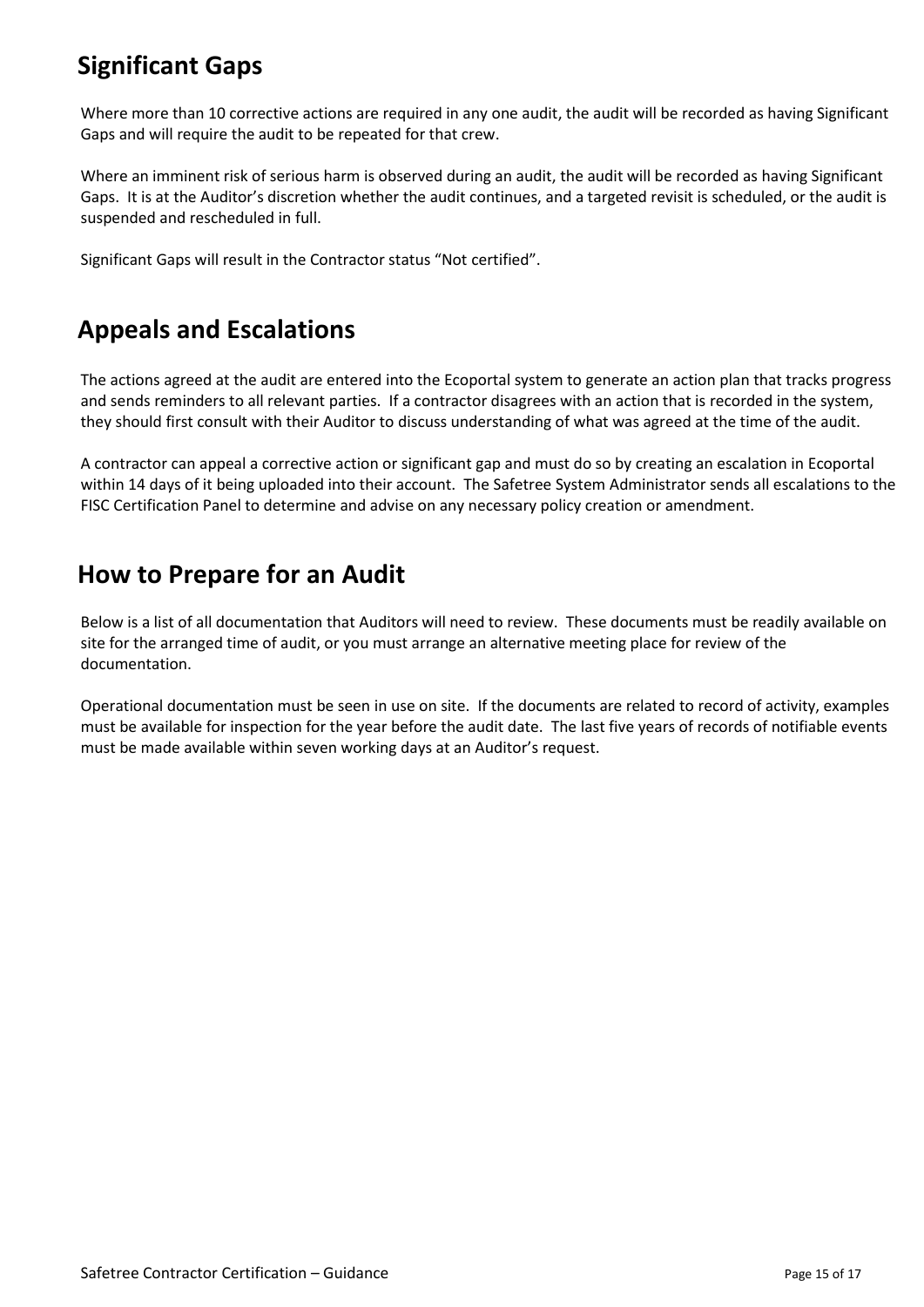### **Preparation Checklist**

| <b>Documentation</b>                                                                                         | <b>Check</b> |
|--------------------------------------------------------------------------------------------------------------|--------------|
| Primary PCBU Contract Agreement/Responsibilities Document                                                    |              |
| Pre-Site Hazard ID/Risk Profile                                                                              |              |
| <b>Health and Safety Policy Statement</b>                                                                    |              |
| Drug and Alcohol Policy (inc. rehabilitation support, pre-employment, post incident, reasonable cause,       |              |
| random and follow-up testing)                                                                                |              |
| <b>Safety Meeting Records</b>                                                                                |              |
| Worker Health and Safety Information and Communication materials                                             |              |
| <b>Operational Hazard Management Records (tailgates)</b>                                                     |              |
| Hazard and Incident Reporting Records                                                                        |              |
| <b>Risk Assessment and Control Methodology</b>                                                               |              |
| Investigations of Notifiable Events                                                                          |              |
| Auditing, Inspection, and Performance Monitoring Records                                                     |              |
| Hazardous Substances Inventory; Safety Data Sheets; and Monitoring                                           |              |
| <b>Visitor Register and Instructions</b>                                                                     |              |
| <b>Health and Safety Induction Materials</b>                                                                 |              |
| <b>Operational Risk Information for Workers</b>                                                              |              |
| Worker Employment Status Log/Register                                                                        |              |
| Competency Matrix/Register and Assessment Methodology (crew and individual competencies)                     |              |
| Maintenance Matrix/Register (inspection, certification, and maintenance requirements)                        |              |
| <b>Emergency Procedures (inc. Lone Working Plan)</b>                                                         |              |
| Risk Control Plans appropriate to Critical Risks - Tree Felling; Extraction and Breaking Out; Processing and |              |
| Loading; Maintenance of Machinery; Driving                                                                   |              |